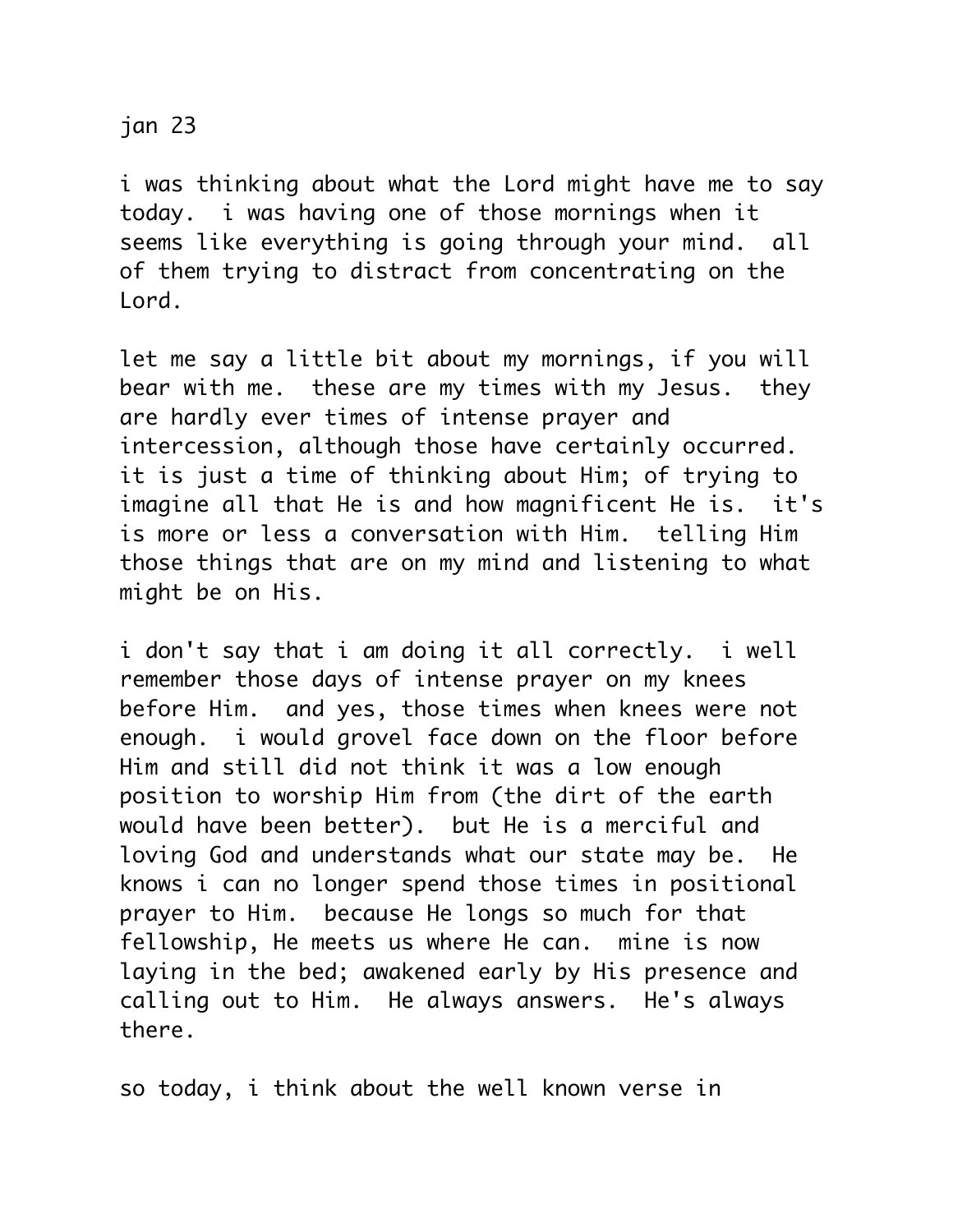ecclesiastes. "to everything there is a season, a time for every purpose under heaven". eccl 3:1 He then proceeds to list the various times. check it out. one of them in verse seven is "a time to keep silence, and a time to speak". now is our time to speak; of His worthiness and the amazing grace He offers.

the bible says, "behold, now is the accepted time; behold, now is the day of salvation." 2 cor 6:2 there is no longer occasion to "put it off for a more convenient time". even as the Lord once wept over jerusalem, He now weeps over mankind. "how often I wanted to gather your children together, as a hen gathers her chicks under her wings, but you were not willing!" matt 23:37

we are reminded the second verse in ecclesiastes also says there is, "a time to be born, and a time to die". the beginning of life is full of hope and possibilities, at least for most of us. maybe one can not always influence how life begins. we can all influence how it ends. definitely not when, but definitely how. will it be full of hope and possibilities or will it be full of dread and despair? the difference lies in Jesus.

i want to write a brief message i received in my email this morning. it was from pastor jimmy evans whom i like and believes also the end is near.

"There are plenty of end-times signs converging in our world right now. People have been talking about the return of Jesus for generations, but something really unique is happening today. I think even people who